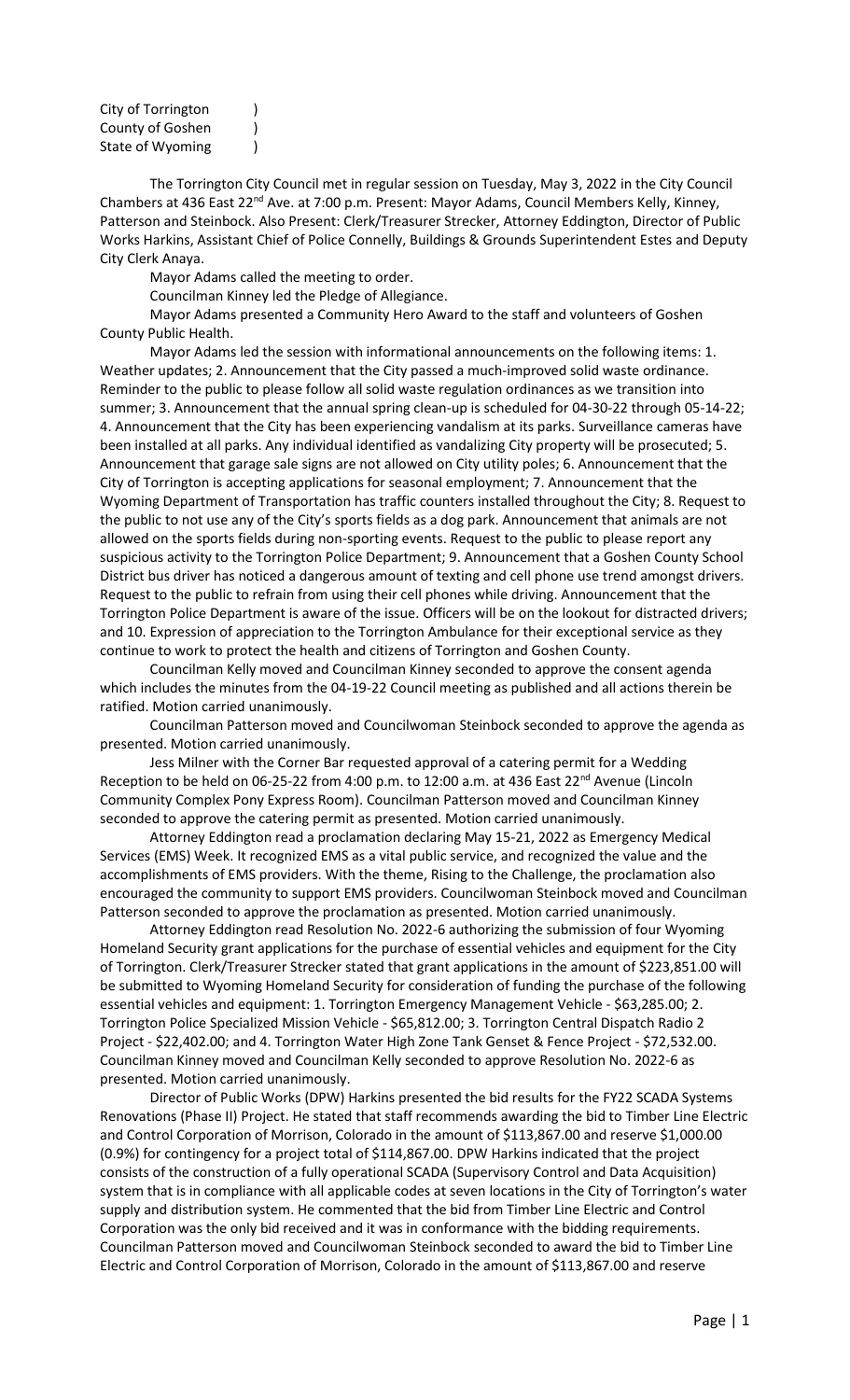\$1,000.00 (0.9%) for contingency for a project total of \$114,867.00 as presented. Motion carried unanimously.

The bills from 04-20-22 to 05-03-22 were presented for payment. Councilman Kelly moved and Councilman Patterson seconded to approve the bills for payment as presented. Motion carried unanimously.

Mayor Adams asked for public comments, questions or concerns. None were heard. Councilman Patterson moved and Councilwoman Steinbock seconded that there being no further business to come before the Mayor and Council to adjourn at 7:37 p.m. Motion carried unanimously.

The following bills were approved for payment: 73396 AT&T MOBILITY cardiac monitor transmission fee,modem for ambulance 59.82;73397 SOUTH TORRINGTON WATER & SEWER DISTRICT museum-water/sewer 69.62;73398 STANDARD INSURANCE CO premium-long term disability 2040.63; 73399 WY DEPT OF REVENUE sales tax 20002.32;73400 WY RETIREMENT SYSTEMS Torr Vol EMT Pension 37.50;73401 NCPERS GROUP LIFE INS payroll withholding 144.00;73402 CITY OF TORRINGTON payroll withholding 110.00;73403 DENT, DAVID A. Golf Pro Payable 700.50;73404 GOSHEN CO DISTRICT COURT CLERK payroll withholding 100.00;73405 GREAT-WEST TRUST CO LLC payroll withholding 1425.00;73406 NEW YORK LIFE payroll withholding 359.37;73407 VANMATRE, SUSAN credit refund 115.15;73408 GARCIA, KASIE deposit refund 38.15;73409 MACKEY, REBECCA reimb-proof of rabies vaccination 50.00; 73410 BUGHER, RON credit refund 47.43;73411 WY DEPT OF FAMILY SERVICES refund ERAP paymentreceived in error 188.73;73412 SANSONE, GARY reimb-straps/pull airplane out of sand off runway 100.00;73413 SCHICK, JEFF reimb for fuel-FDIC trip 89.00;73414 ABSOLUTE SOLUTIONS radio batteryambulance 419.25;73415 ACCUSCREEN MOBILE DRUG TESTING SERVICES rapid screen drug tests 280.00;73416 AIRGAS USA LLC gloves 293.51;73417 AVI PC Well #16 Project 1170.00;73418 EAC SUBMISSIONS electronic claims submission 73.80;73419 BLOEDORN LUMBER CO-TORRINGTON recipro saw blades,pvc tubing,couplings,sprinkler valve box,screw hooks,funnel,spray bottle,fasteners,elbows, hose clamps,multi cement,screws,grade stakes,tape rule,door bottoms,pvc valve,adapters,slip cap,tee, pipe,paint,bushing,concrete mix,nipple-curbstop riser 454.39;73420 BLOEDORN LUMBER CO-TORRINGTON smoke alarms 292.50;73421 CAPITAL ONE TRADE CREDIT batteries 473.10;73422 BOMGAARS SUPPLY INC. utility scoop,hose shut-offs,sweeper nozzle,garden hoe,battery,connector,6 outlet tap,cap/gasket,sprayer tips,hose washers,gift card-retirement,work boots,dog food,cat litter, cutting wheel,wood handle,hose clamp,hose barb 860.65;73423 BORDER STATES INDUSTRIES INC. coding tape,copper,wire,transformer bracket,breaker box 5581.75;73424 BROWN CO filters,fuel element,oil 321.85;73425 BROWN, KENNETH T. Court Appointed Attorney 670.00;73426 CNA SURETY WY PE position schedule annual bond 100.00;73427 COMMUNITY HOSPITAL ambulance supplies 532.11; 73428 ALYSSA MARIE COULSON professional services 290.00;73429 COZAD SIGNS LLC sign-fire station 2250.00;73430 D A R E tobacco compliance checks 400.00;73431 DANA KEPNER CO INC. meters 16940.00;73432 DECKER, STEVE sand for greens,quicksilver broadleaf/moss control,roundup,wetting agent,weed killer 4398.68;73433 DOOLEY OIL INC. hydraulic oil 175.38;73434 DOTY & SONS CONCRETE PRODUCTS INC. concrete cornhole game-Pioneer Park 2495.00;73435 DWYER INSTRUMENTS industrial pressure transmitter water tank 267.86;73436 EDM INTERNATIONAL INC. UG Feeder Design & Bid Project-Cold Springs 869.00;73437 ELITE EDGE FIREARMS LLC instructor development course 1000.00; 73438 ENERGY LABORATORIES INC. lab testing 1079.00;73439 FBI-LEEDA INC. training registrations 1390.00;73440 FIRED UP RESCUE LLC fire hose 1980.00;73441 FRITZLER, LARRY & DEBORAH pump septic tanks 356.00;73442 FUEL MANAGEMENT SOLUTIONS install new reset-slow flow for RUL 1600.55;73443 PRO QUALITY PEST CONTROL rodent control 130.00;73444 GOSHEN CO VICTIM'S ASSIST 2022 annual contribution 1000.00;73445 GOSHEN DIESEL SERVICE diagnostic check,slack adjuster-brakes 240.00; 73446 ENVIROSAFETY winter lined gloves 256.53;73447 HAAS, AMY mileage reimb 42.12;73448 HAWKINS INC. sodium hydrox 50% diaphragm 3029.99;73449 HEILBRUN, STEVEN ALAN carpet cleaning 250.00;73450 IDEAL LINEN/BLUFFS FACILITY SOLUTION trash bags,toilet paper,sprayers,cleaner,toilet bowl cleaner,foul-out cleaner,paper towels,toilet bowl brush 1042.57;73451 INBERG-MILLER ENGINEERS landfill new cell design & permit renewal 3062.75;73452 INDUSTRIAL DISTRIBUTORS glass cleaner, marking paint,grabber tools,flat washers,nuts,washers,bolts 322.66;73453 KATH BROADCASTING CO LLC tower rent,City Council meetings,easter egg hunt sponsor 675.00;73454 L N CURTIS & SONS bunker gear name tag,shirts,pants 472.55;73455 LIFEMED SAFETY INC. grid paper rolls 110.86;73456 LONG II, DEREK J. tree spraying 3004.00;73457 MCI A VERIZON CO long distance/911 call backs 15.64;73458 MOOREHOUSE INC. planted pine trees 750.00;73459 MOUNTAIN WEST TECHNOLOGIES CORP TVFD internet service 100.00;73460 VIAERO WIRELESS phone set up,wireless hotspots 698.13;73461 NORTHWEST PIPE FITTINGS INC. restraint bolt/gasket kits,restraint gland packs,pvc cleaner 470.94; 73462 ENVIRO SERVICES INC. lab analysis 174.00;73463 PANHANDLE GEOTECH & ENVIRO INC. asbestos testing 670.00;73464 THE L L JOHNSON DIST CO line marking chalk 512.40;73465 PETERSON, DOUG reimb-work boots 154.99;73466 PITTMAN ELECTRIC LLC isolate circuits/pull wires-south fire hall 1850.00;73467 PORT-A-POTS BY TDS INC. stationary units 492.42;73468 PROFORCE LAW ENFORCEMENT glock 9mm magazines 1071.00;73469 RICHEY, MICHAEL Airport Operator Contract 1666.67;73470 ROCKY MOUNTAIN RECLAMATION seeding cell closing 41952.45;73471 ROSE BROTHERS INC. left/right